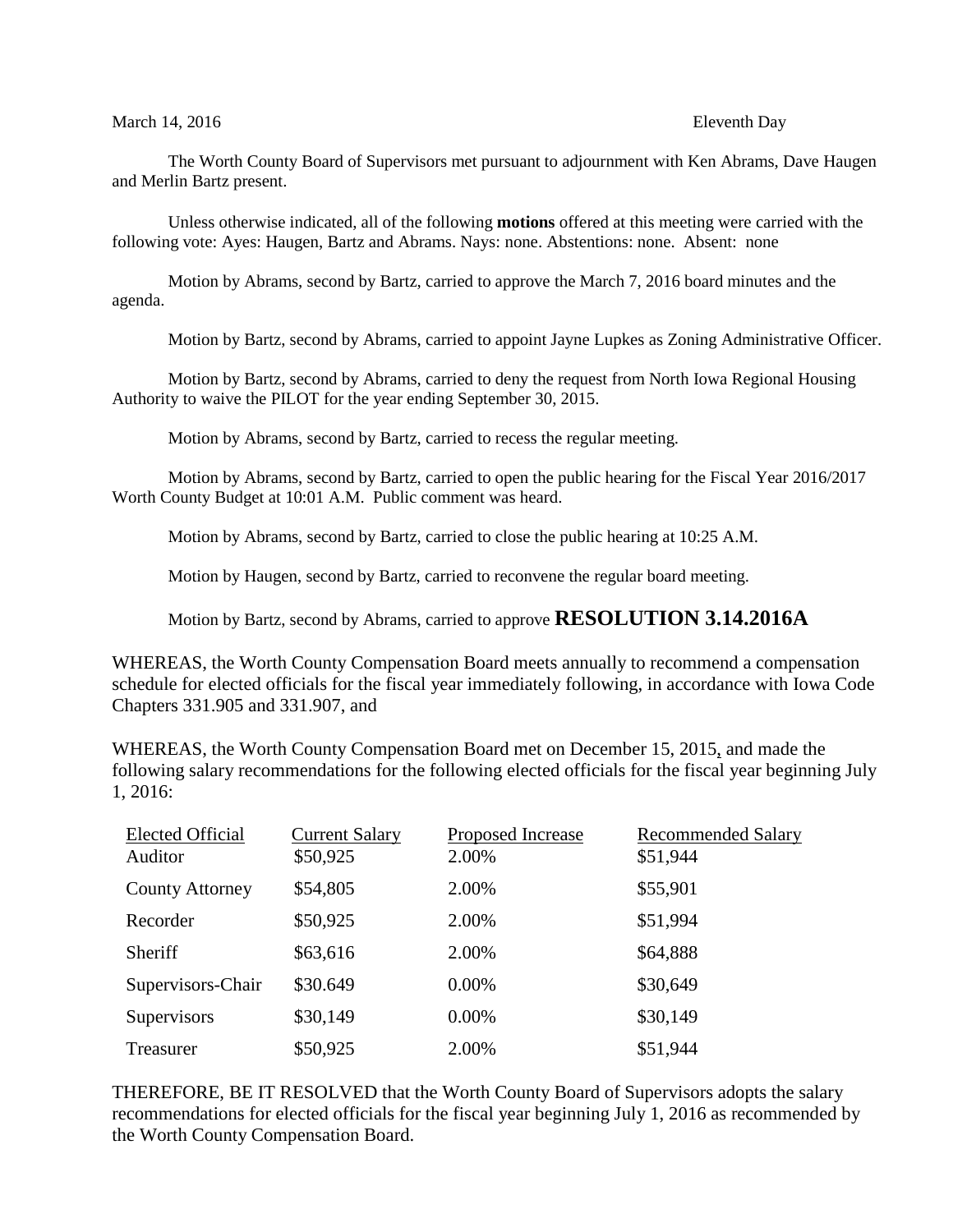# Approved this 14<sup>th</sup> day of March, 2016.

## WORTH COUNTY BOARD OF SUPERVISORS: Dave Haugen, Chairperson

### ATTEST: Jacki A. Backhaus, Worth County Auditor

## AYE: Dave Haugen, Merlin Bartz, Kenneth J. Abrams

Motion by Bartz, second by Abrams, carried to adopt the Fiscal Year 2016/2017 Worth County Budget.

Motion by Abrams, second by Bartz, carried to approve the sheriff & clerk of court's monthly reports.

The following claims were approved:

| A & I Auto Body Inc            | Service-Phd  | 143.16    |
|--------------------------------|--------------|-----------|
| Ag Power Enterprises Inc       | Parts-Con    | 56.61     |
| Agvantage Fs Inc               | Fuel-Gsr     | 18.25     |
| <b>Alliant Energy</b>          | Service-Phd  | 357.17    |
| Ameripride Services Inc        | Service-Gsr  | 127.89    |
| <b>Black Hills Energy Inc</b>  | Service-Eng  | 1,041.02  |
| <b>Bmc Aggregates Lc</b>       | Rock-Eng     | 8,553.52  |
| <b>Carquest Auto Parts Inc</b> | Supplies-Con | 214.57    |
| Cerro Gordo Co Dept Of Health  | Reimb-Phd    | 4,385.05  |
| City Of Fertile                | Service-Eng  | 1,861.69  |
| City Of Grafton                | Rutf-Eng     | 1,033.86  |
| City Of Hanlontown             | Rutf-Eng     | 420.29    |
| City Of Joice                  | Rutf-Eng     | 1,016.04  |
| City Of Kensett                | Service-Eng  | 539.69    |
| City Of Northwood              | Service-Con  | 37.00     |
| <b>Compass Minerals</b>        | Supplies-Eng | 27,983.62 |
| $D & L$ Equipment              | Parts-Eng    | 65.05     |
| Dave Syverson Inc              | Parts-Con    | 730.28    |
| <b>Electronic Engineering</b>  | Service-Ema  | 16,665.10 |
| <b>Fallgatter's Market</b>     | Supplies-Phd | 85.47     |
| <b>Fastenal Company</b>        | Supplies-Eng | 157.80    |
| <b>Heartland Power Coop</b>    | Service-Eng  | 4,328.48  |
| Hotsy Equipment                | Parts-Eng    | 101.09    |
| Huber Supply Co Inc            | Service-Eng  | 298.16    |
| Ia Dept Of Agriculture         | Edu-Eng      | 15.00     |
| Ia Dept Of Transportation      | Supplies-Eng | 814.82    |
| Ia Emergency Number Assoc      | Edu-E911     | 75.00     |
| <b>Isac</b>                    | Edu-Sup      | 75.00     |
| J & J Machining Welding & Fabr | Supplies-Eng | 1,921.94  |
| <b>Johnson Sanitary</b>        | Supplies-Gsr | 62.17     |
| Lexisnexis                     | Service-Aty  | 147.00    |
| Manly Junction Signal          | Service-Con  | 136.80    |
| Marco Technologies Llc         | Service-Phd  | 54.50     |
| Mediacom                       | Service-Gsr  | 522.97    |
| Menards Inc                    | Supplies-Eng | 145.70    |
| Midwest Wheel Companies Inc    | Parts-Eng    | 123.90    |
| Napa Auto Parts                | Parts-Eng    | 23.00     |